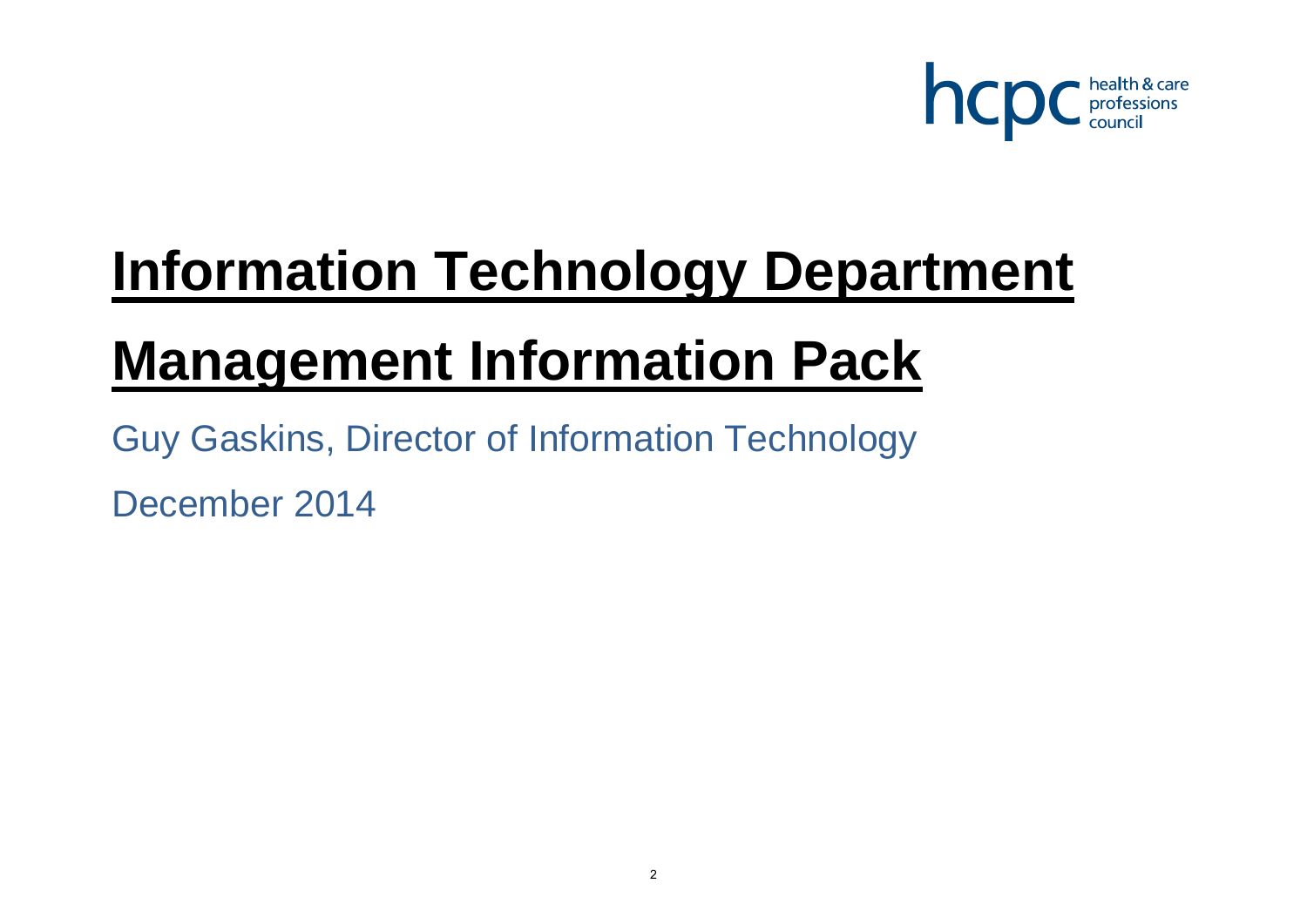### **1 Executive Summary**

#### **1.1 Implementation of an infrastructure management suite of software**

The aim of this project is to implement a central infrastructure management suite called System Centre Configuration Manager. This will enable the replacement of a number of supporting technologies with equivalent Microsoft software, reducing the annual licensing costs and improving interoperability and control.

We expect to replace the software for full disk encryption, portable encryption, removable media protection, PC firewalls, anti-virus, software asset discovery and software packaging and deployment including the virtualisation of applications.

A third party organisation has been selected to support the implementation of the software and a project plan is being finalised which will include a series of phased releases. The target date for implementation is the end of March 2014.

#### **1.2 File integrity monitoring**

The aim of this project is to implement a security software package that monitors and recovers files within the IT infrastructure. This allows the early identification of any malicious activity within the infrastructure and the ability to automatically return to the last 'authoritative' copy.

This is a significant step in the proactive security control of the IT infrastructure and will allow real time monitoring and assessment of malicious attacks to the infrastructure as well as providing a robust method of protection.

A selection exercise has completed and the software procured. A pilot against a subset of the infrastructure has started. The target for completion is January 2015.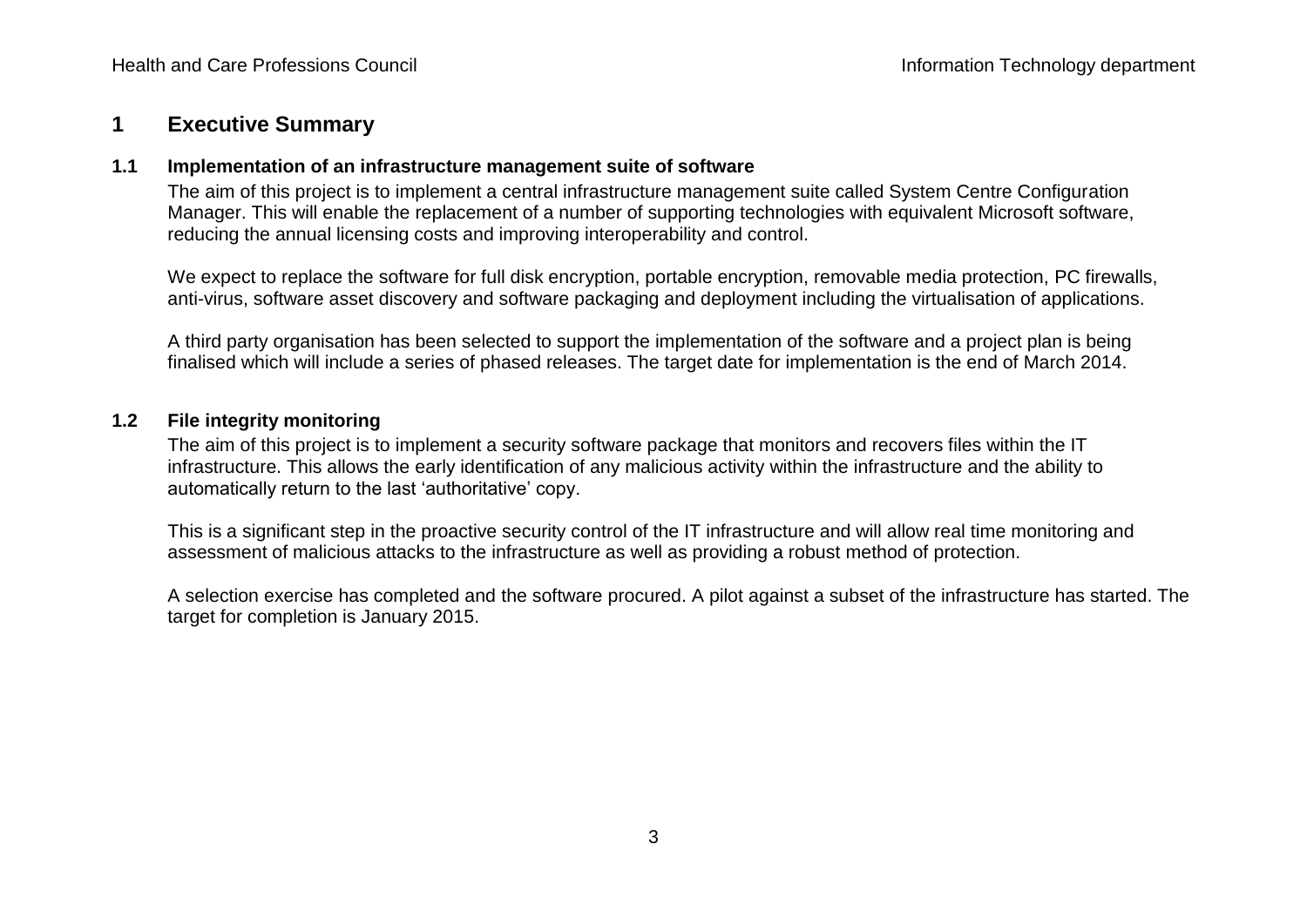# **Contents**

| $\overline{2}$  |     |  |
|-----------------|-----|--|
|                 | 2.1 |  |
|                 | 2.2 |  |
|                 | 2.3 |  |
|                 | 2.4 |  |
|                 | 2.5 |  |
| 3 <sup>1</sup>  |     |  |
|                 | 3.1 |  |
|                 | 3.2 |  |
|                 | 3.3 |  |
|                 | 3.4 |  |
|                 | 3.5 |  |
|                 | 3.6 |  |
|                 | 3.7 |  |
| $4\overline{ }$ |     |  |
|                 | 4.1 |  |
|                 | 4.2 |  |
|                 | 4.3 |  |
|                 | 4.4 |  |
|                 | 4.5 |  |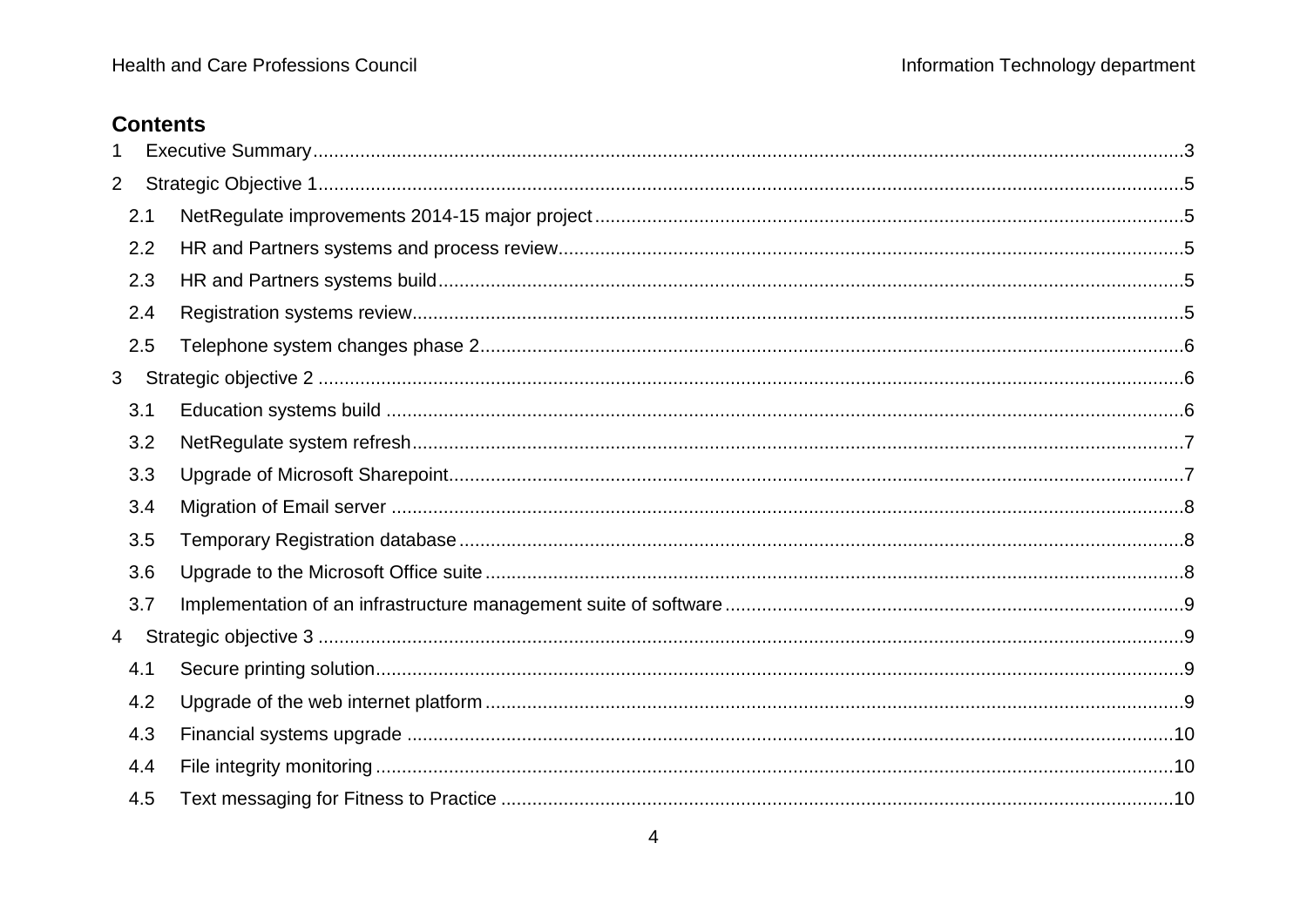# **2 Strategic Objective 1**

"To drive efficiencies within the organisation by the use of Information Technology and Information Systems."

#### **2.1 NetRegulate improvements 2014-15 major project**

This project aims to implement a number of smaller changes to the registration system combined into a number of phased releases. The project is in initiation.

#### **2.2 HR and Partners systems and process review**

The project objectives are to assess the current processes within the Human Resources and Partners teams; determine revised operational processes where required; assess the effectiveness of the current IT provision and if necessary run a tender for new services.

The project is currently working through the public procurement tendering process which is planned to complete in September 2014. The project is working to finalise the project implementation plan from the vendor before contracts can be signed.

#### **2.3 HR and Partners systems build**

This project will deliver the technology elements and the business process change as identified in the HR and Partners systems and process review project.

This project will start after the contract has been signed with the preferred supplier.

#### **2.4 Registration systems review**

This project aims to review the registration systems and processes.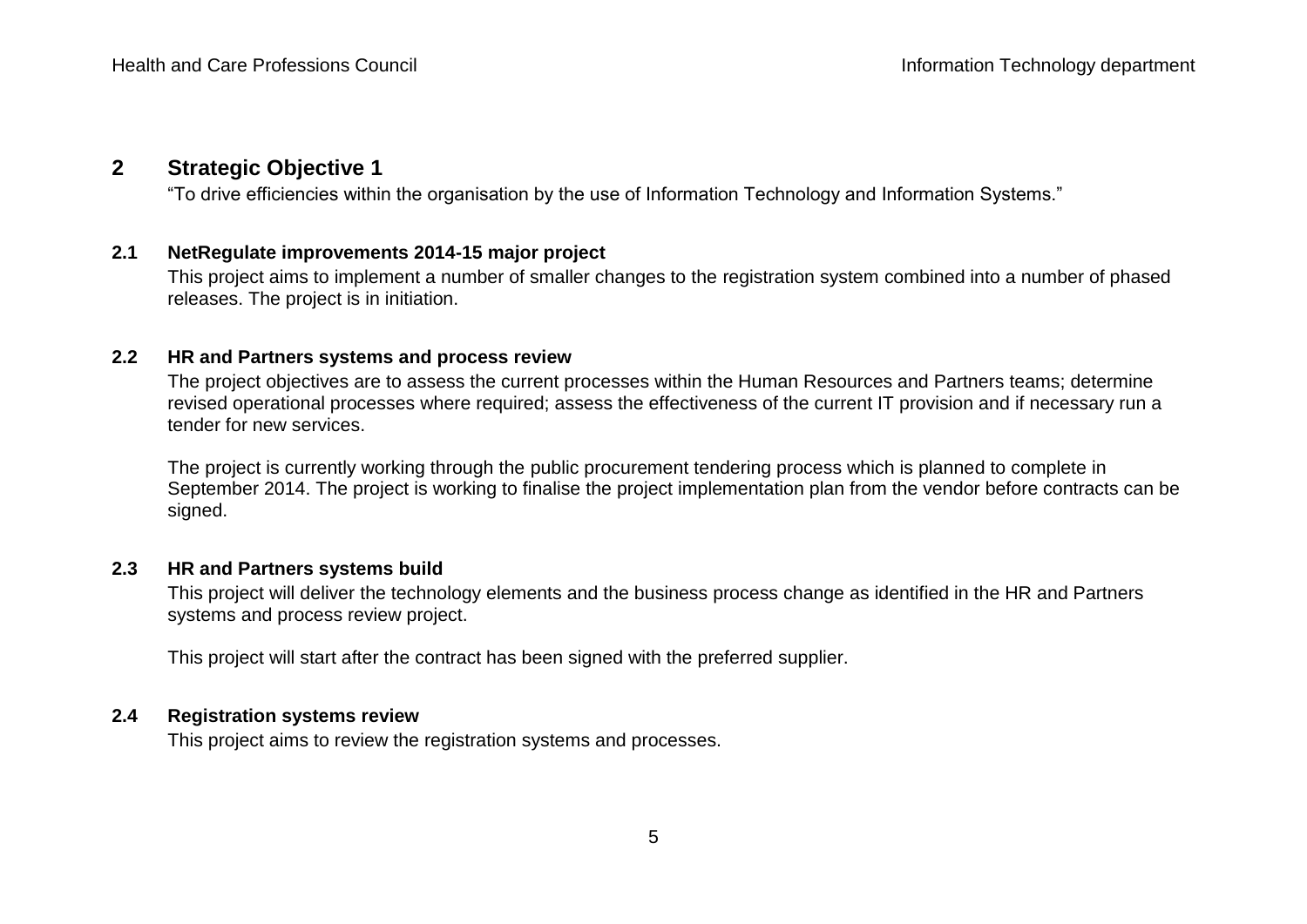This project was formally initiated in July and through the use of a government framework agreement has appointed an external business analyst to begin the analysis of the registration processes and systems. Business workshops have been run since September 2014 focused on mapping the target processes and requirements.

#### **2.5 Telephone system changes phase 2**

This project aims to provide the second phase of annual changes to the telephony system.

This project will upgrade the existing telephony software to the latest versions. This will improve the stability of the platform as well as resolve a number of known issues.

The upgrade is planned to complete on the weekend of 13/14 December following the end of the Social Workers renewal period.

# **3 Strategic objective 2**

"To apply Information Technology within the organisation where it can create business advantage."

#### **3.1 Education systems build**

This project will deliver the technology elements and the business process change as identified in the Education systems and process review project.

The project is now in implementation. The project is currently in the eighth of nine cycles of development and testing. Data migration is completed preparation and scheduled for testing.

The server infrastructure is all in place and ready for the start of the user acceptance test cycles. The project aims to deliver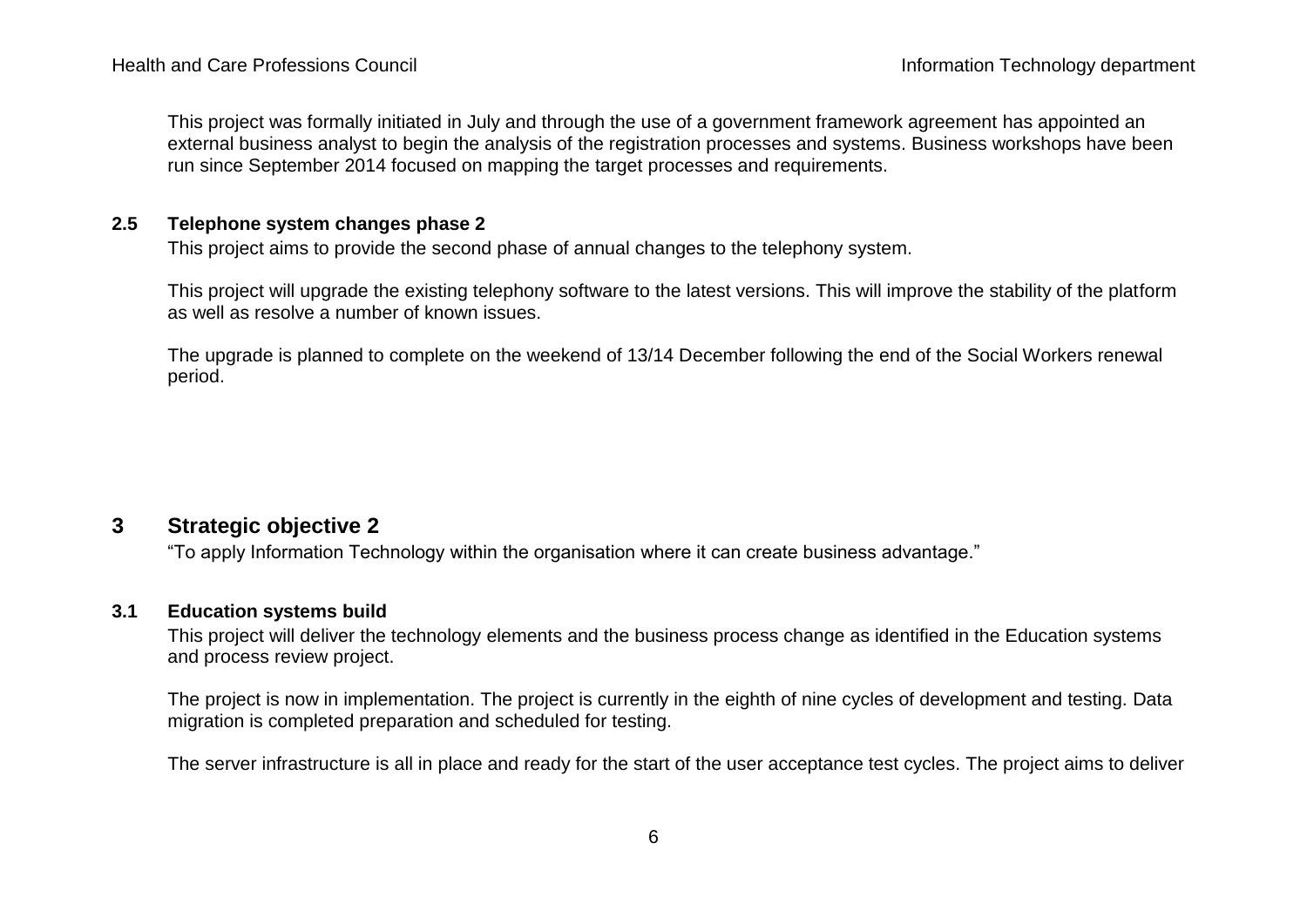the first phase of the implementation in March 2015 and the second phase in September 2015.

#### **3.2 NetRegulate system refresh**

This project aims to upgrade key elements of the NetRegulate technical environment to improve the ability to support the system and to create a more flexible technical environment.

The upgrades are separated into two discrete changes. The first implementation into the test environment could not be achieved at a time when there was sufficient business resource available to test prior to the start of the Social Workers renewal period.

The user testing will now be performed starting in December 2014 for a January target release into the production environment. The second implementation will go into testing in early 2015 with a target release into the production environment in May 2015.

#### **3.3 Upgrade of Microsoft Sharepoint**

The project objective is to upgrade our current implementation of Sharepoint 2010 server that primarily supports the document management functionality of the FTP case management system. The system is being extended for the use of the new Education system as well as for other specific groups of users. The aim is to upgrade the current environment before the Education system goes live in 2015.

Our Sharepoint partner is engaged in creating an upgraded environment to support the Education project and to re-develop the interface for the FTP case management system in preparation for a later phased transfer to the new environment.

A test environment for the FTP case management system has been created and deployed; the Education environment is also created. The FTP case management system interface has been changed to work with the new version and is in system test; user acceptance testing and deployment will be scheduled to coincide with a planned maintenance release.

A number of issues have been identified in the FTP case management system testing which are now being investigated and rectified. Due to a limitation of resource with our Sharepoint partner we have prioritised their resource to deliver the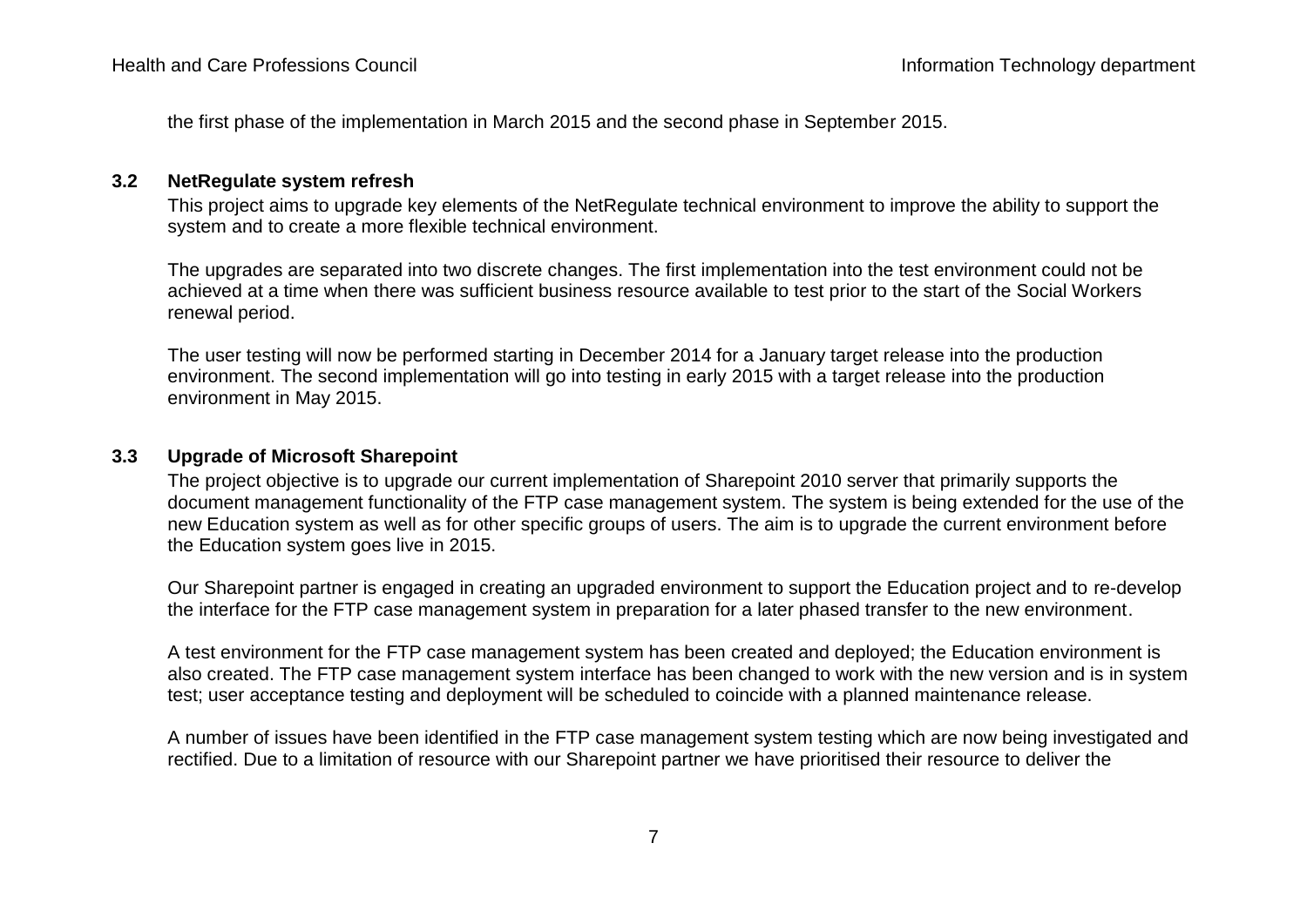Education project delivery. This has created a delay in this project.

#### **3.4 Migration of Email server**

This activity supports the major project currently prioritised for delivery during the 2014-15 fiscal year, to migrate the corporate email server from IBM Lotus Domino to Microsoft Exchange and Outlook. This is an enabling change that supports interoperability between a number of Microsoft technologies that the HCPC currently use and expect to use in the future.

The tender exercise has completed and a vendor selected. The initial discovery meetings are expected to take place in November with the main implementation starting in the new year. The project is planned to deliver by April 2015.

#### **3.5 Temporary Registration database**

This project aims to add extend functionality of the Temporary Registration Database.

The first delivery into the testing environment has been made and feedback received. Additional reporting requirements have been identified. A second version of the software has been through user acceptance testing and a number of small changes and issues identified. A third version has been released in mid-September and testing has been scheduled to fit into business cycles. This is waiting on business resource to complete testing.

#### **3.6 Upgrade to the Microsoft Office suite**

The aim of this project is to upgrade the Microsoft Office suite of applications from version 2010 to 2013.

The software has been packaged for deployment and includes a number of additional improvements identified during the Windows 7 upgrade project. A pilot group of sixteen employees have used the new software for a month and gave very positive feedback.

The deployment began in June, desktop PCs are almost complete and there are only seventeen laptops remaining to be upgraded.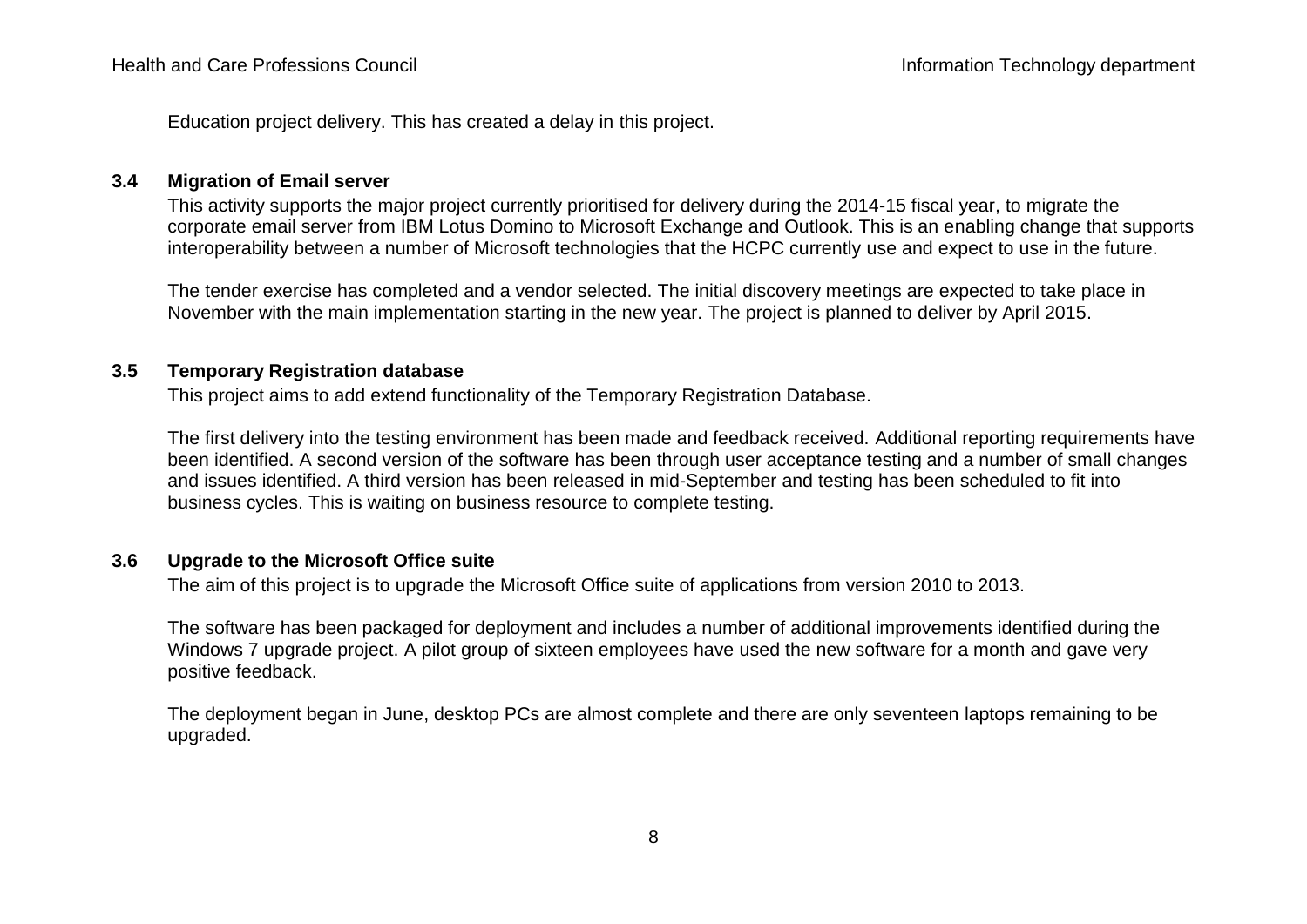#### **3.7 Implementation of an infrastructure management suite of software**

The aim of this project is to implement a central infrastructure management suite called System Centre Configuration Manager. This will enable the replacement of a number of supporting technologies with equivalent Microsoft software, reducing the annual licensing costs and improving interoperability and control.

A third party organisation has been selected to support the implementation of the software and a project plan is being finalised which will include a series of phased releases. The target date for implementation is the end of March 2014.

# **4 Strategic objective 3**

"To protect the data and services of HPC from malicious damage and unexpected events."

#### **4.1 Secure printing solution**

The aim of this project is to introduce a secure method of printing documents within the HCPC offices.

A number of different solution providers have been engaged to determine the most appropriate method of securing internal printing. There will be a significant change to the user experience with a print job being released to a printer when the user swipes their office security card against the printer proximity sensor, rather than by sending a print to a named printer; this is regarded as 'pull' or 'Follow-me' printing.

Suppliers are submitting their proposals in September for selection, following which an implementation plan will be developed for the replacement of the printer fleet and implementation of the secure printing solution.

A preferred supplier has been selected but the project is being paused while the scope is reaffirmed.

#### **4.2 Upgrade of the web internet platform**

The project aim is to upgrade the current Internet site platform operating system to retain vendor support.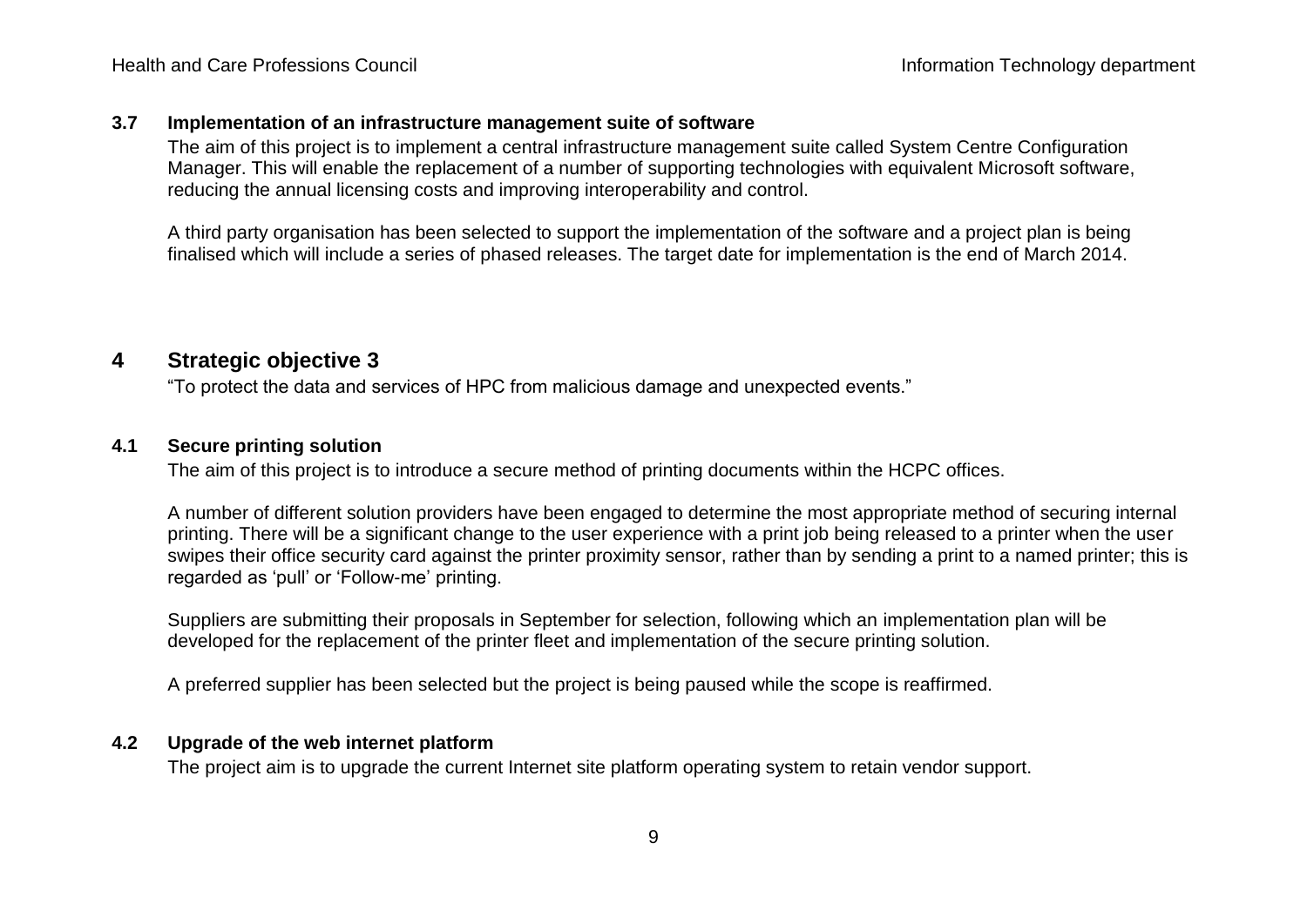A test environment for the upgraded platform has been created and the business users have tested the most recent web development on the new platform. A pre-production environment has been created in our off-site hosted environment. Security testing of the site has completed and all issues have been rectified. The web internet platform is expected to be promoted to the live production environment in October 2014.

This is now complete.

#### **4.3 Financial systems upgrade**

This major project aims to upgrade the two core financial systems that maintain the HCPC financial ledger and purchase ordering systems. The upgrades will enable the continued support of the applications as well as the implementation of a number of bug fixes and service improvements.

The server environments have been created and upgraded applications installed ready for testing. The target implementation date is March 2015.

#### **4.4 File integrity monitoring**

The aim of this project is to implement a security software package that monitors and recovers files within the IT infrastructure. This allows the early identification of any malicious activity within the infrastructure and the ability to automatically return to the last 'authoritative' copy.

A selection exercise has completed and the software procured. A pilot against a subset of the infrastructure has started. The target for completion is January 2015.

#### **4.5 Text messaging for Fitness to Practice**

The objective of this project is to enable the sending of text messages directly to Partners for arranging panel meetings. Text messages can be used to support the process of allocating Partners to panels and as a convenient and immediate method of communicating logistic information.

A text service has been created and tested successfully as part of a pilot programme. It will now be used more widely in the department.